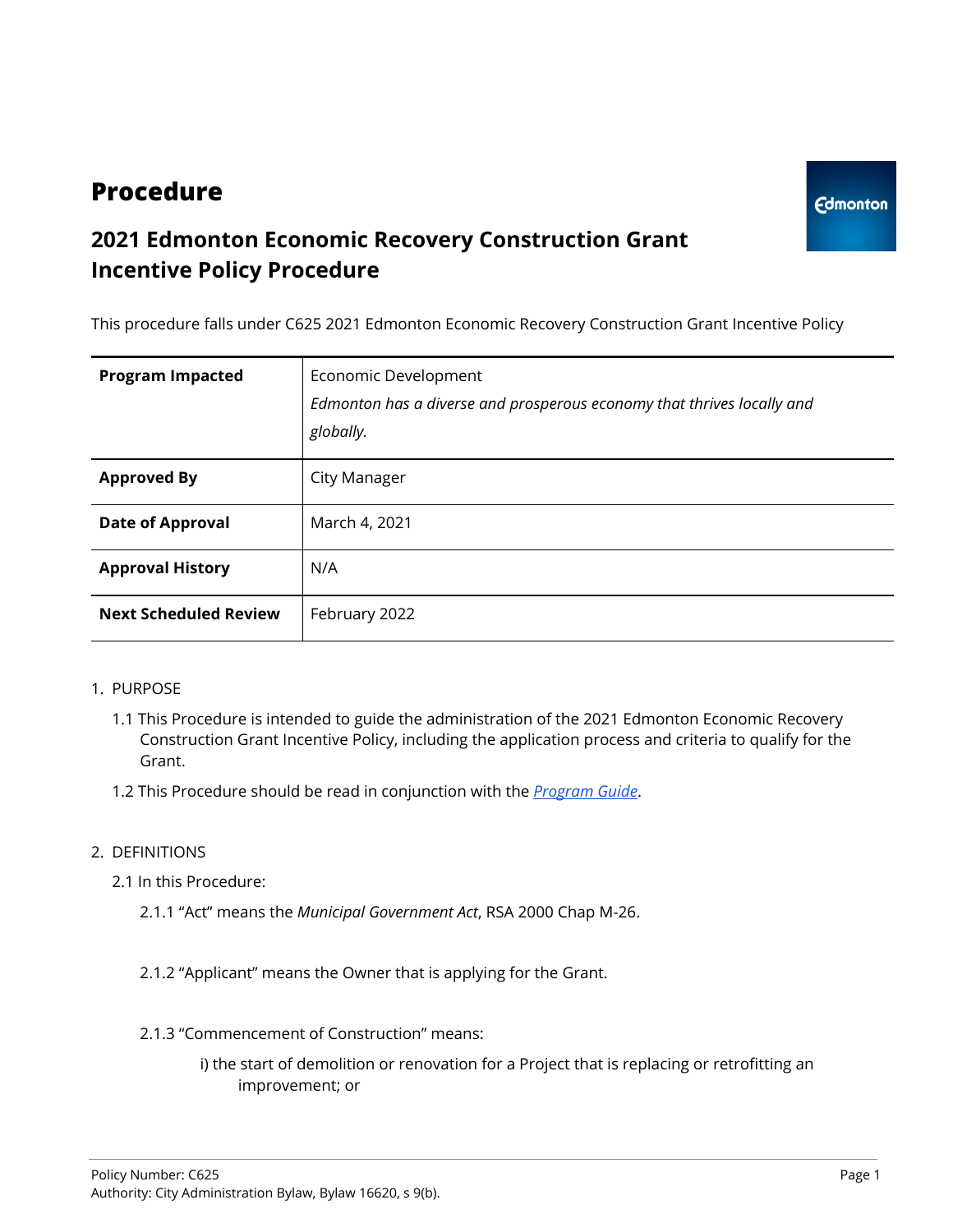- ii) the start of the construction of a new improvement for Projects that are being constructed on bare land, or for Projects where the demolition of a structure took place prior to 2021.
- 2.1.4 "Construction Costs" means the actual costs of erecting a new improvement. Costs shall not include the value of the land, costs relating to demolition of property, and the costs to plan the development.
- 2.1.5 "Grant" means a grant established pursuant to City of Edmonton Policy C625.
- 2.1.6 "Grant Funding Agreement" means an Agreement between the City and the Owners outlining the terms of any grant funding under Policy C625.
- 2.1.7 "Owner" means any individual or corporation that is listed as an owner of the Project on title.
- 2.1.8 "Program Guide" means the 2021 Edmonton Economic Recovery Construction Grant Program Guide that was originally provided to City Council on January 25, 2021.
- 2.1.9 "Program Team" means a cross departmental team made up of members of the Assessment and Taxation, Development Services, Financial Services, and Economic Investment Services branches.
- 2.1.10 "Project" means the property or properties that are under development and are the subject matter of an application.
- 2.1.11 "Municipal Property Taxes" means municipal property taxes and community revitalization levies charged in accordance with Part 10 of the Act, but does not include any provincial education taxes or requisitions.

#### 3. ELIGIBILITY REQUIREMENTS

- 3.1 An Applicant owning a Project that is proposed for development that meets the following criteria shall be eligible to apply for the Grant:
	- The Project must be located within the boundaries identified in Schedule "A" of the Program Guide.
	- The Project must relate to the development or redevelopment of a property. This can include both new construction or significant renovation or retrofit.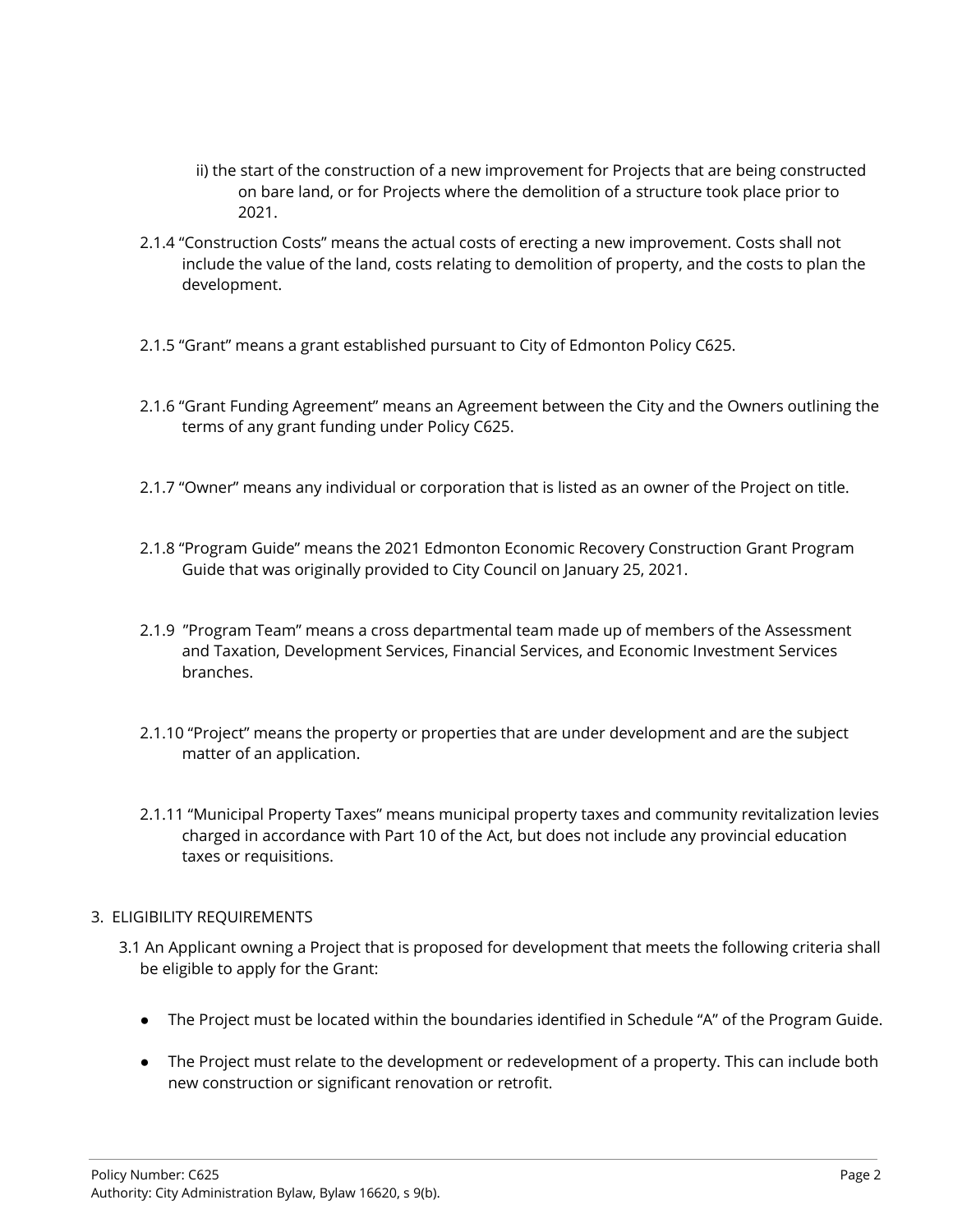- An Applicant will be required to provide documentation showing the anticipated or actual Construction Costs.
- The Applicant must anticipate spending at least \$10 million dollars on the Construction Costs.
- The Applicant must create at least 50 new housing units within the Project. A housing unit would be a "Dwelling" as currently defined in the Edmonton Zoning Bylaw.
- An Owner must demonstrate proof that the Commencement of Construction will occur in 2021.
- Applicants must demonstrate that they have approved development permits for the Project.
- An Applicant would need to declare financial need and certify that the program changed their development decision to proceed with the Project in 2021.
- Construction on the Project must be complete within 4 years of commencement or such other time as is agreed to by the City.
- Grants shall not be approved for any governmental entities, or any Owner that is building a Project that will be exempt from Municipal Property Taxes once complete.
- Properties that have taken advantage of other development incentive grant Projects like the Development Incentive Program, and the Brownfield Redevelopment Grant Program will not be eligible for this Grant.
- 3.2 An Application shall be refused if there is a dispute with the Owner about whether the Owner is abiding by the terms of any other grant of financial assistance that the Owner has received from any level of government.

## 4. APPLICATION REQUIREMENTS

- 4.1 An Applicant must apply during the 2021 calendar year by filling in an application made available by the City of Edmonton.
- 4.2 The Applicant shall require the following information to be provided:
	- The Applicant's name and the names of all Owners of the Project;
	- Contact information for the Applicant;
	- The Project location;
	- Details about development permits for the Project;
	- Details about building permits for the Project or the anticipated timeline for obtaining building permits;
	- The date that the Commencement of Construction is likely to take place;
	- The date construction for the Project is anticipated to be completed;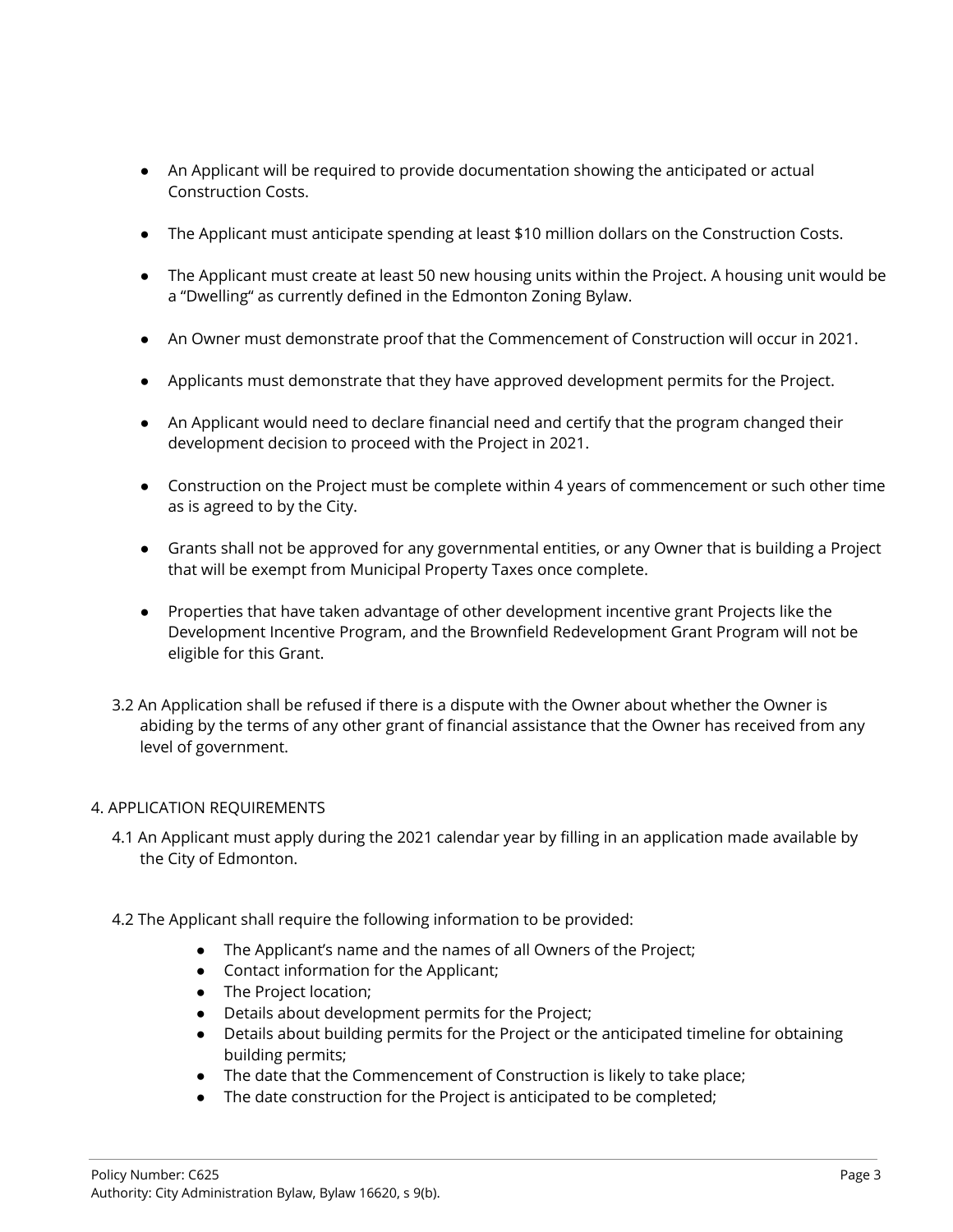- A declaration and explanation as to why the Project would not have proceeded had a Grant not been available; and
- An impact statement outlining:
	- the anticipated Construction Costs including documentation on the amount of the cost;
	- the projected number of construction jobs that will be created;
	- the contractors involved in the Project;
	- $\circ$  the number of new residential housing units that will be created and the square footage;
	- The square footage of any retail commercial area;
	- Any relevant social aspects including GBA Plus, relevant contributions or support of downtown vibrancy projects, community amenity contributions, affordable housing, or environmental considerations and how these considerations support the Project.
- 4.3 While not all Owners of the Project shall be required to apply, where there are multiple Owners of the Project, confirmation that all Owners know about, and agree with, the application for the Grant is required.

4.4 In addition to the application requirements, if it is determined that additional information is required from the Applicant, The Program Team, in its sole discretion, may require the Applicant to provide whatever additional information is required to make a decision about the Grant.

## 5. CONDITIONAL GRANT APPROVAL

- 5.1 Once an application is complete the Program Team shall decide whether to conditionally approve the Project to enter into a Grant Funding Agreement.
- 5.2 A Grant may be conditionally approved if, based on the information available to the City:
	- The Application has been fully completed and an adequate impact statement has been provided;
	- The Project meets all eligibility requirements;
	- There are no tax arrears associated with the Project;
	- There are no development compliance issues or safety code issues associated with the Project;
	- The Owners of the Project are not involved in any significant litigation with the City either directly, or indirectly through a related corporate entity;
	- The Owners of the Project are not significantly indebted to the City either directly, or indirectly through a related corporate entity;
	- The Owners of the Project are not involved in any litigation relating to the Project including foreclosures or builders liens;
	- The Owners of the Project are not, and are not related to any entity, that is in bankruptcy or receivership;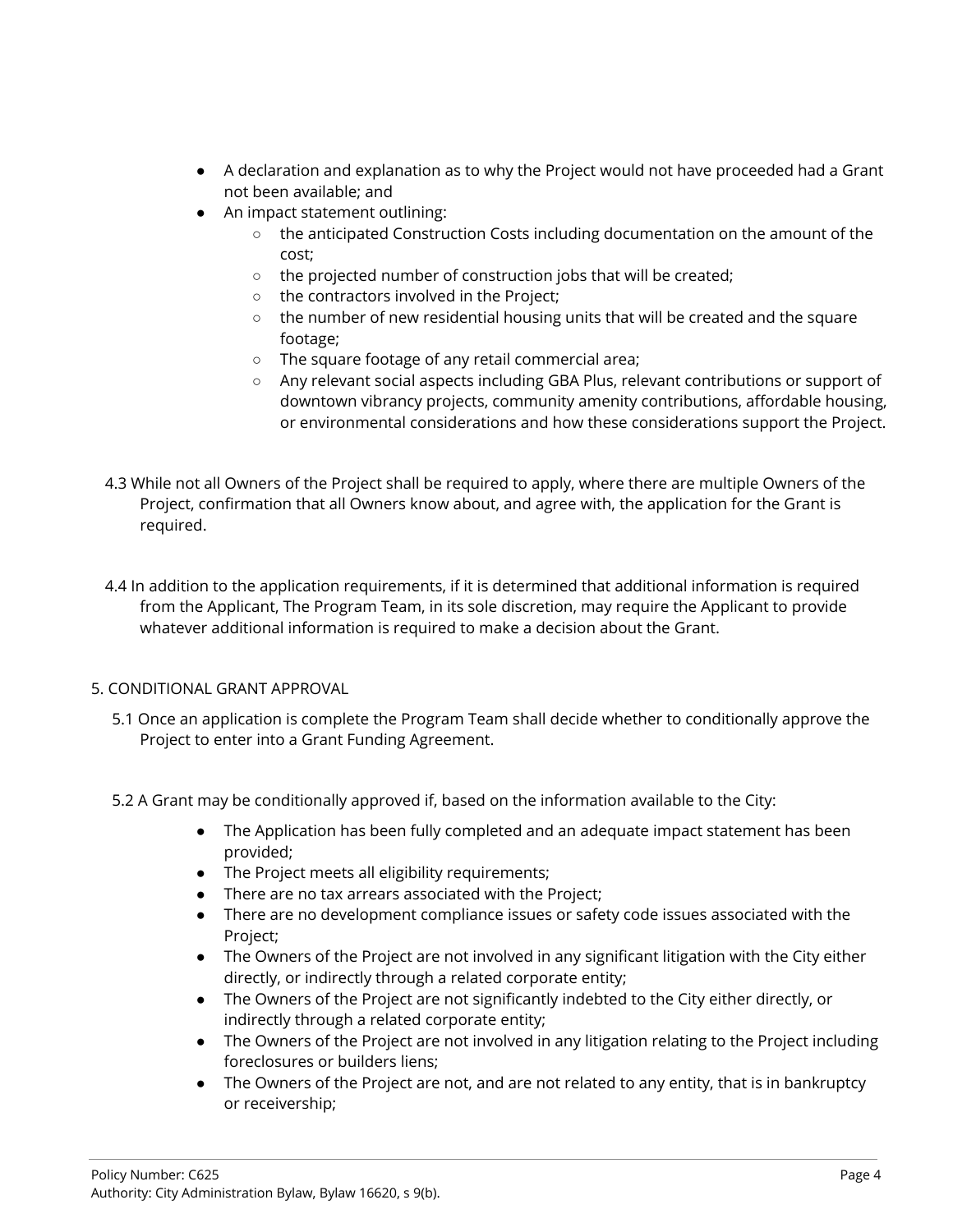- The Owners of the Project are not associated with any properties that are the subject matter of foreclosures;
- There are no disputes about whether the Owners are abiding by the terms of any other grants provided by an order of government; and
- The Owners of the Project have not received another form of grant or other financial assistance that has the effect of cancelling taxation or providing an incentive to build such as the Brownfield Grant Program, or the Development Incentive Grant Program.
- 5.3 A Conditional Grant approval will only be approved, if in the opinion of the Branch Manager of Financial Services, or their delegate, there is sufficient funding approved by Council to pay for all Grants approved under Policy C625.

## 6. GRANT FUNDING AGREEMENT

- 6.1 The submission of an application, a conditional Grant approval, or meeting all the eligibility requirements for the Grant does not require or commit the City to entering into a Grant Funding Agreement or the payment of any Grant. The City reserves the right, in its sole and unfettered discretion, to accept, reject, or modify any Grant request, or approve any Grant with conditions.
- 6.2 A Grant Funding Agreement may be signed by Branch Manager of Economic Investment Services, in conjunction with Branch Manager, Development Services, on behalf of the City.
- 6.3 Grant Funding Agreements shall be executed on a first come-first served basis. A Grant Funding Agreement shall not be approved if in the opinion of the Branch Manager of Financial Services, or their delegate, there is not sufficient money set aside in the budget approved by City Council to cover the likely Grants that would have to be paid under all Grant Funding Agreements approved under Policy C625.
- 6.3 Prior to executing a Grant Funding Agreement, the form of the Grant Funding Agreement shall be approved by Legal Services.
- 6.4 No Grant Funding Agreements shall be executed after December 31, 2021.
- 6.5 A Grant Funding Agreement must be signed by all Owners of a Project.
- 6.6 The Grant Funding Agreement shall contain the following: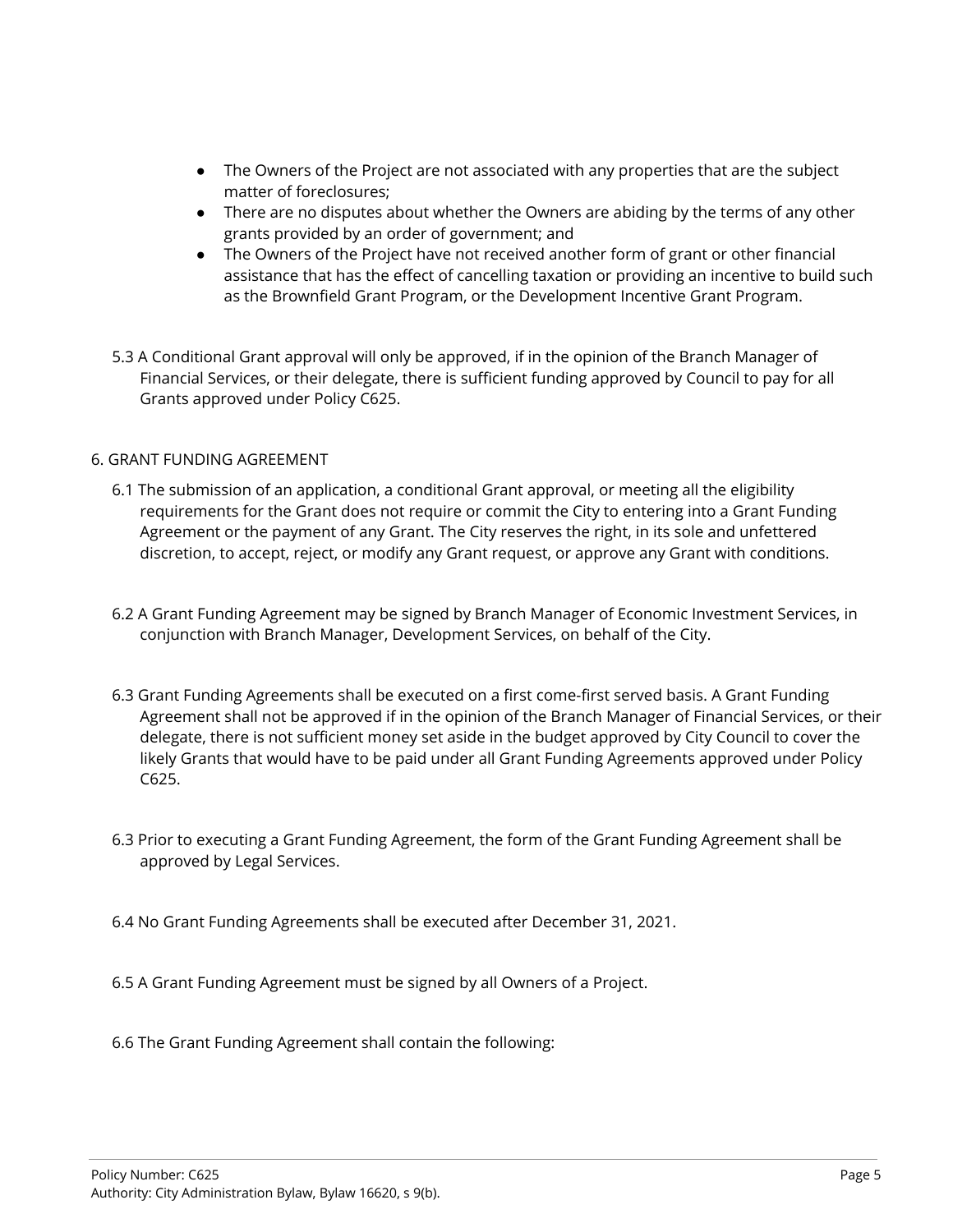- A term that the Grant Funding Agreement shall be conditional upon the issuance of building permits for the Project and that the failure to obtain a building permit shall void the Grant Funding Agreement;
- A term that the Grant Funding Agreement is conditional upon all conditions of any development permit being fulfilled. The failure to fulfill these conditions shall void the Grant Funding Agreement;
- A condition that the Commencement of Construction must be in 2021 and the Project must be complete within 4 years, or such other time as approved by the City. A failure to commence construction in 2021 means that no Grants will be paid and voids the Grant Funding Agreement;
- A term that all future Grants will cease in the following circumstances:
	- The Applicant goes bankrupt or enters into receivership;
	- The property on which the Project is located is the subject of foreclosure proceedings;
	- The Applicant is found to have been dishonest in the application process;
	- Construction ends on the Project before construction is completed. Temporary pauses in construction will be allowable; and
	- A failure to cooperate with an audit.
- A term that the payment of Grants may be audited at any time up to 6 years after a Grant has been paid and the Owners have the responsibility to cooperate with this audit. A failure to co-operate with an audit will mean that no additional Grant payments will be made and prior Grant payments may be required to be repaid;
- A term that outlines how Grants shall be calculated and paid as outlined in the *Program Guide*;
- A term that a caveat may be placed on the property to ensure security for the City in the event that repayment of any Grants may be required;
- A term that requires the repayment of all Grants that have been paid to the Owners for the Project in the following circumstances;
	- Construction on the Project has ceased and the Project shall not be completed within the timelines outlined with the Grant Funding Agreement;
	- Construction on the Project has ceased as a result of bankruptcy, foreclosure, receivership, or some other legal proceeding;
	- The Applicant is found to have been dishonest in the application process;
	- The Project is not complete within the time outlined within the Grant Funding Agreement;
	- Construction ends on the Project before construction is completed. Temporary pauses in construction will be allowable;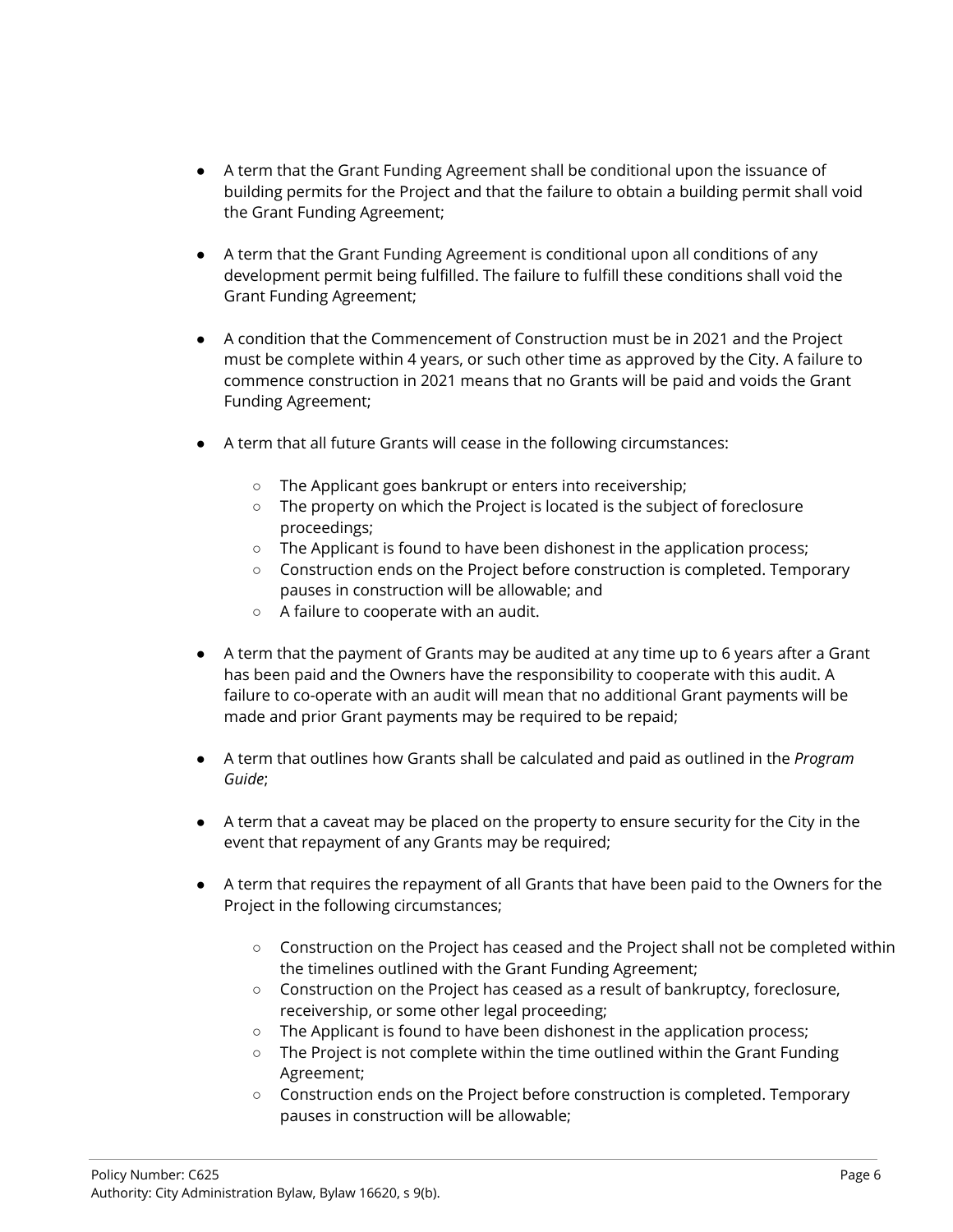- A term or condition of the Grant Funding Agreement has been breached; and
- A failure to cooperate with an audit.
- A term that indicates that Grants shall not be paid for any portion of a property that has become exempt from Municipal Property Taxes. If a grant is paid on a portion of the property that is later determined to be exempt that grant will have to be repaid;
- A term that indicates that where a property is condominiumized and condominium units are being sold to the end user of the property, that Grants shall no longer be payable on the portion of the property that sold and future Grant payments may be adjusted to reflect a reduction for the portion of the property that has been sold. Whether there is new ownership will be based on the owners at the time the tax notice is issued; and
- A term that outlines how and when a Grant Funding Agreement may be transferred.

#### 7.0 ANNUAL REVIEW

7.1 In any year, prior to the payment of the Grant the Project Team shall ensure that the Project continues to meet the criteria to receive the Grant under Policy C625, the Program Guide, and the Grant Funding Agreement. If there is a concern that the Project no longer meets the terms and conditions, the Project Team will inform the branch managers for a decision on how to proceed.

#### 8.0 CALCULATION AND PAYMENT OF THE GRANT

- 8.1 The amount of the Grant shall be confirmed by the Branch Manager, Assessment and Taxation, based on the formulas to calculate the Grant in the Program Guide.
- 8.2 Upon annual approval and calculation of the Grant, payment shall be issued to the Applicant or another Owner of the Project as designated by the Applicant.

#### 9.0 REPORTING

9.1 The City shall report data about the program, including the number and amounts of the Grants provided to City Council on an annual basis.

## 10. RESPONSIBILITIES

- 10.1. DEPUTY CITY MANAGER OF URBAN FORM AND CORPORATE STRATEGIC DEVELOPMENT:
	- 10.1.1. In conjunction with the Deputy City Manager of Financial and Corporates Services, oversees the Program, including but not limited to the evaluation of the Program and the financial support awards.
- 10.2. DEPUTY CITY MANAGER OF FINANCIAL AND CORPORATE SERVICES: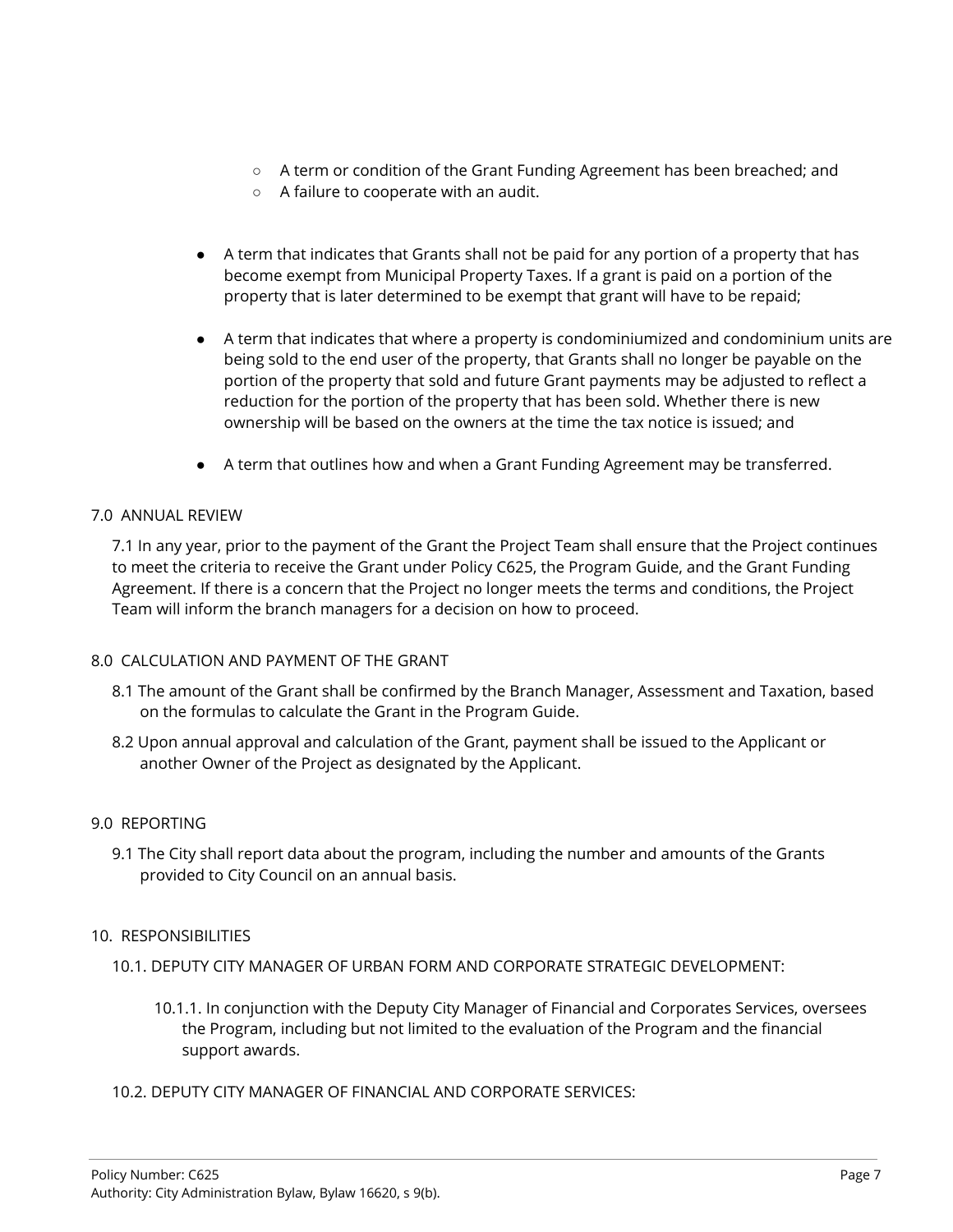- 10.2.1 In conjunction with the Deputy City Manager of Urban Form and Corporate Strategic Development, oversees the Program, including but not limited to the evaluation of the Program and the financial support awards.
- 10.3. BRANCH MANAGER OF ASSESSMENT AND TAXATION
	- 10.3.1 Designates branch members to be on the Program Team.
	- 10.3.2 In conjunction with the Branch Managers of Development Services, and Economic Investment Services approves and makes changes to detailed application requirements as necessary.
	- 10.3.3 Calculates and confirms annual Grant awards.

#### 10.4. BRANCH MANAGER OF ECONOMIC INVESTMENT SERVICES

- 10.4.1 Designates branch members to be on the Program Team.
- 10.4.2 In conjunction with the Branch Managers of Development Services and Assessment and Taxation, approves and makes changes to detailed application requirements as necessary.
- 10.4.3 Consults with the Branch Manager of Financial Services to ensure that there is sufficient funding budgeted for the Grant prior to the execution of a Grant Funding Agreement.
- 10.4.4 In conjunction with the Branch Manager of Development Services, executes Grant Funding Agreements with the Owners of the Project.
- 10.4.5 Decides which Projects should undergo a spot audit.

#### 10.5 BRANCH MANAGER OF DEVELOPMENTAL SERVICES

- 10.5.1 Designates branch members to be on the Program Team.
- 10.5.2 In conjunction with the Branch Managers of Economic Investment Services, approves and makes changes to detailed application requirements as necessary.
- 10.5.3 Consults with the Branch Manager of Financial Services to ensure that there is sufficient funding budgeted for the Grant prior to the execution of a Grant Funding Agreement.
- 10.5.4 In conjunction with the Branch Manager of Economic Investment Services, executes Grant Fundings Agreements with the Owners of the Project.

#### 10.6 BRANCH MANAGER OF FINANCIAL SERVICES

10.6.1 Designates branch members to be on the Program Team.